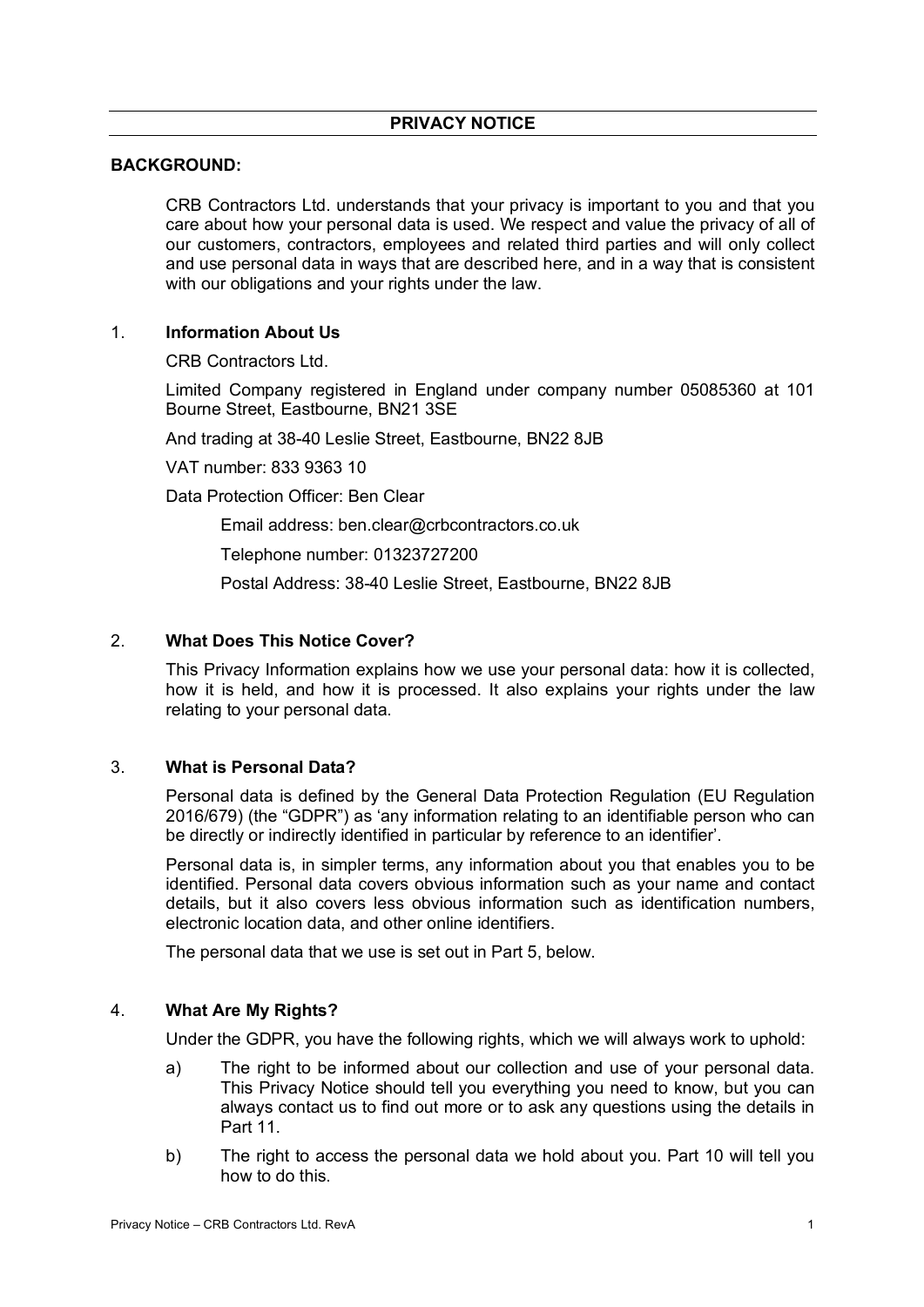- c) The right to have your personal data rectified if any of your personal data held by us is inaccurate or incomplete. Please contact us using the details in Part 11 to find out more.
- d) The right to be forgotten, i.e. the right to ask us to delete or otherwise dispose of any of your personal data that we have. Please contact us using the details in Part 11 to find out more.
- e) The right to restrict (i.e. prevent) the processing of your personal data.
- f) The right to object to us using your personal data for a particular purpose or purposes.
- g) The right to data portability. This means that, if you have provided personal data to us directly, we are using it with your consent or for the performance of a contract, and that data is processed using automated means, you can ask us for a copy of that personal data to re-use with another service or business in many cases.
- h) Rights relating to automated decision-making and profiling. We do not use your personal data in this way
- i) For more information about our use of your personal data or exercising your rights as outlined above, please contact us using the details provided in Part 11.

Further information about your rights can also be obtained from the Information Commissioner's Office or your local Citizens Advice Bureau.

If you have any cause for complaint about our use of your personal data, you have the right to lodge a complaint with the Information Commissioner's Office.

#### 5. **What Personal Data Do You Collect?**

We may collect some or all of the following personal data (this may vary according to your relationship with us as detailed below:

### **Domestic Clients**

- Name
- Address;
- Email address
- Telephone numbers
- Construction and design details relating to your home, for example; the information shown in the Schedule of Works
- Guarantees for services provided
- Financial information limited to when you paid, how much you paid or how much you owe us. We DO NOT retain bank details or payment information, other than the dates and the amounts paid.

#### **Commercial Client's and other commercial contacts**

- Name
- Address
- Email address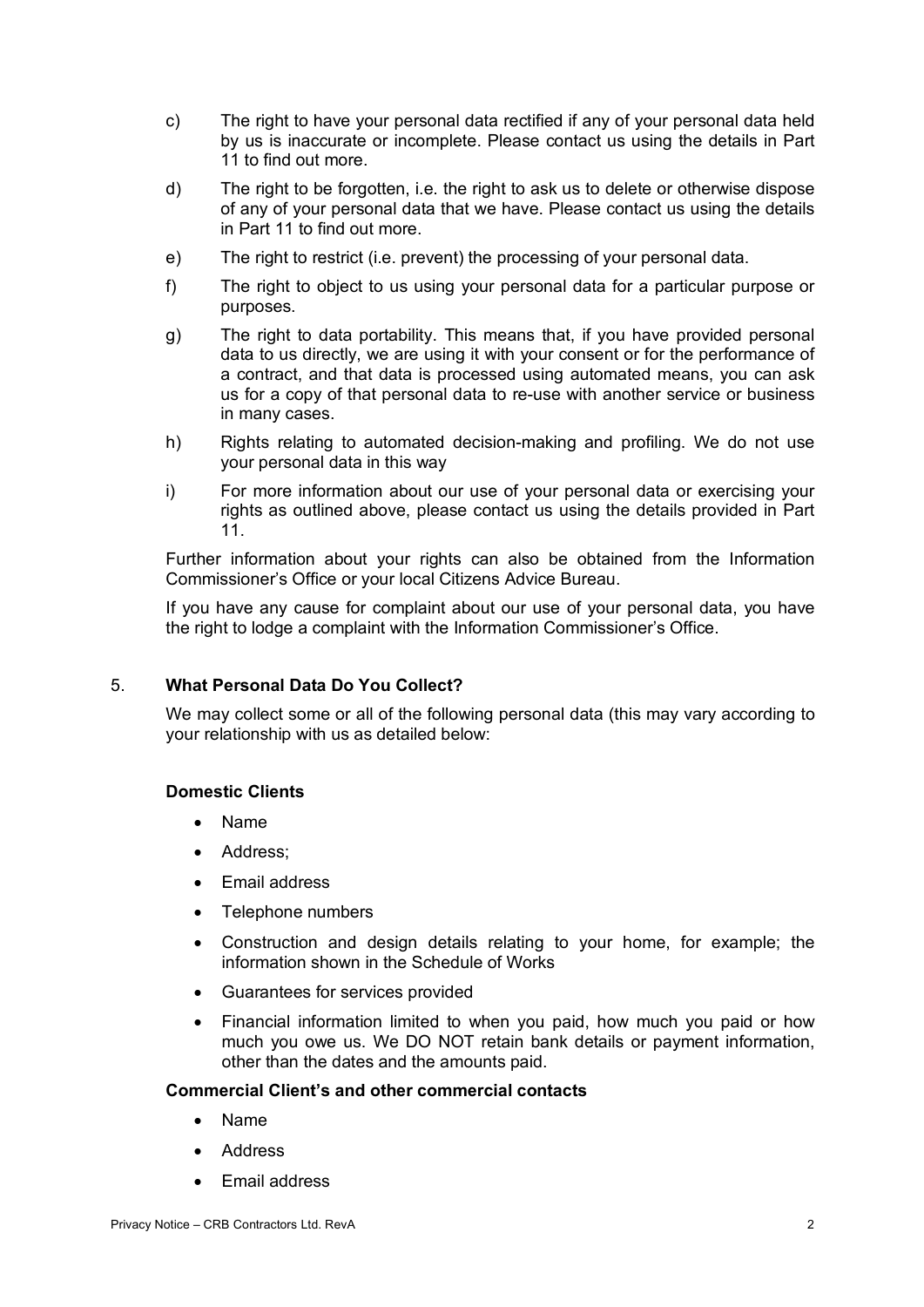- Telephone numbers
- Business name
- Job title

#### **Employees, contractors and sub-contractors**

- Name
- Date of birth
- **Gender**
- Address
- Email address
- Telephone numbers
- Business name
- Job title
- **Profession**
- Payment information; like bank details and salary information
- Information about your preferences and interests;
- Disciplinary records
- References provided by third parties
- Sickness records
- Medical questionnaire results
- Training records
- Official communications by either party relating to any legal contracts
- Tax details; including information like National Insurance numbers, UTR numbers, Tax Codes and documents like pay slips, P60s, P45s,

Your personal data is obtained from or direct communications or occasionally via a data collector such as Just Simply Organised who manage payments, accounts and payroll.

# 6. **How Do You Use My Personal Data?**

Under the GDPR, we must always have a lawful basis for using personal data. This may be because the data is necessary for our performance of a contract with you, because you have consented to our use of your personal data, or because it is in our legitimate business interests to use it. Your personal data may be used for one of the following purposes:

- Providing and managing your building works
- Supplying our services to you. Your personal details are required in order for us to enter into a contract with you.
- Personalising and tailoring our services for you.
- Communicating with you. This may include responding to emails or calls from you.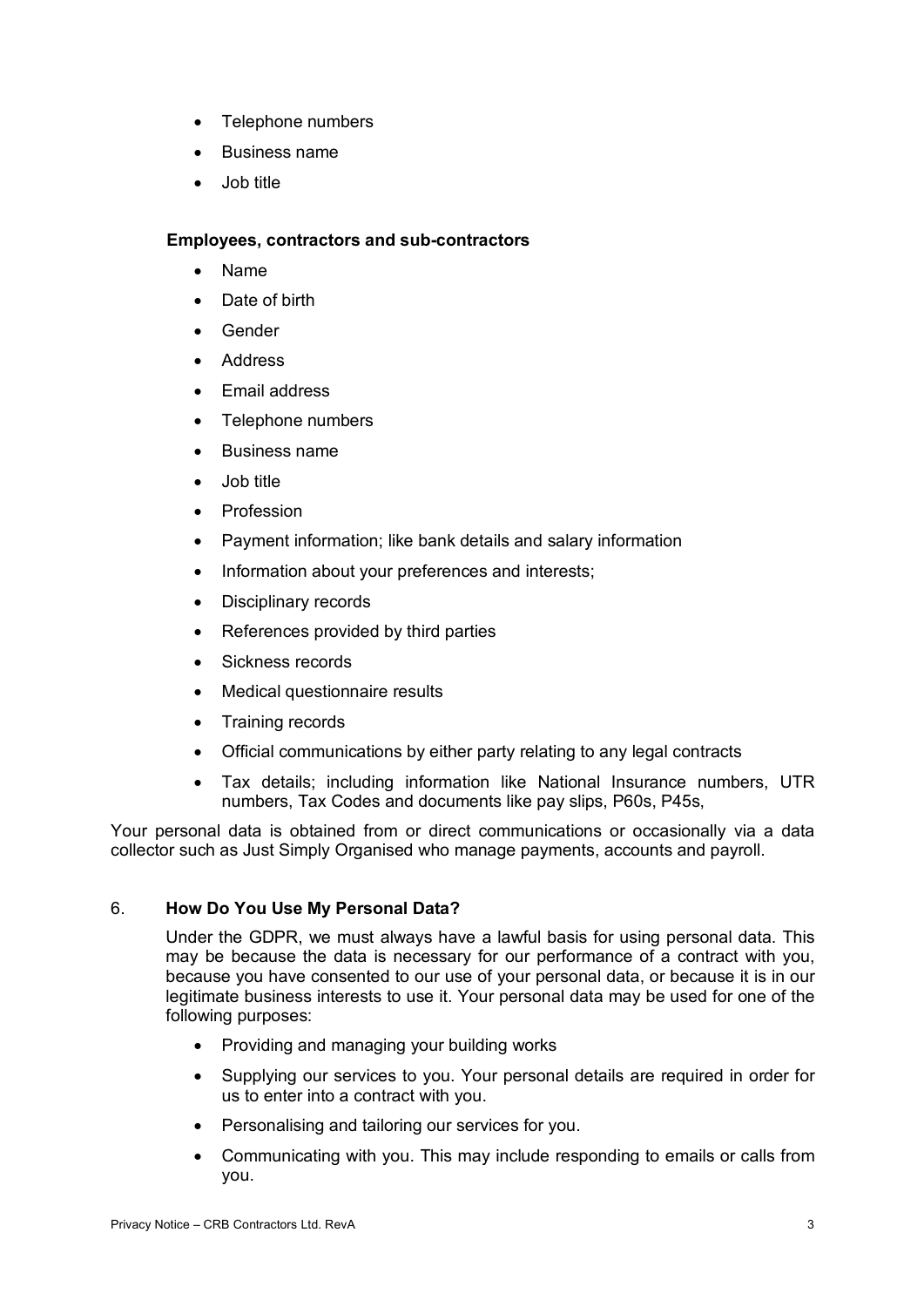- Supplying you with information by email AND/OR post that you we need to provide you with to fulfil our services. If we ever undertake direct marketing, we would require your consent to use your data for this purpose. If this was the case you would be contacted and permission would be sought.
- For completing our contractual obligations with employees and contractors
- For completing our legal obligations to HMRC and other government bodies
- For managing and monitoring performance of employees and assessing their employment status and any offers of employment

You will not be sent any unlawful marketing or spam. We will always work to fully protect your rights and comply with our obligations under the GDPR and the Privacy and Electronic Communications (EC Directive) Regulations 2003, and you will always have the opportunity to opt-out.

# 7. **How Long Will You Keep My Personal Data?**

We will not keep your personal data for any longer than is necessary in light of the reason(s) for which it was first collected. Your personal data will therefore be kept for the following periods (or, where there is no fixed period, the following factors will be used to determine how long it is kept):

**Consent:** Where the legal basis for holding data is consent to hold the data, this will be deleted after 6 years. This includes analytics data collected by Google Analytics via our website.

**Contract:** We have reason to hold this data for a very long period of time as we have to access guarantee data and the content of the original schedule of works and any communications between clients, contractors and us. We are setting data held on a Contract basis to 20 years, this being the length of some of our guarantees. Clients will be able to request their data is deleted only if they agree to forego the quarantee or if they have a shorter guarantee. Data will not be automatically deleted until 20 years from the end date of the contract unless a valid request is received.

**Legal Obligation**: This relates to various information like employment details and tax details of employees and contractors. These must be retained during their employment and for six years after their employment to allow to serve our legal obligations regarding potential back dated investigations by HMRC.

#### 8. **How and Where Do You Store or Transfer My Personal Data?**

We may transfer your data to a third party based in the US, this may be protected if they are part of the EU-US Privacy Shield. We currently use Google Cloud based systems provided via their G Suite Services. This requires that third party to provide data protection to standards similar levels of data protection to those in Europe. More information is available from the European Commission.

Please contact us using the details below in Part 11 for further information about the particular data protection mechanism used by us when transferring your personal data to a third country.

The security of your personal data is essential to us, and to protect your data, we take a number of important measures, including the following:

- Inspect and confirm suitability of third parties who we share your information with like Google (Drive, Gmail)
- Encrypt any sensitive data that we transmit online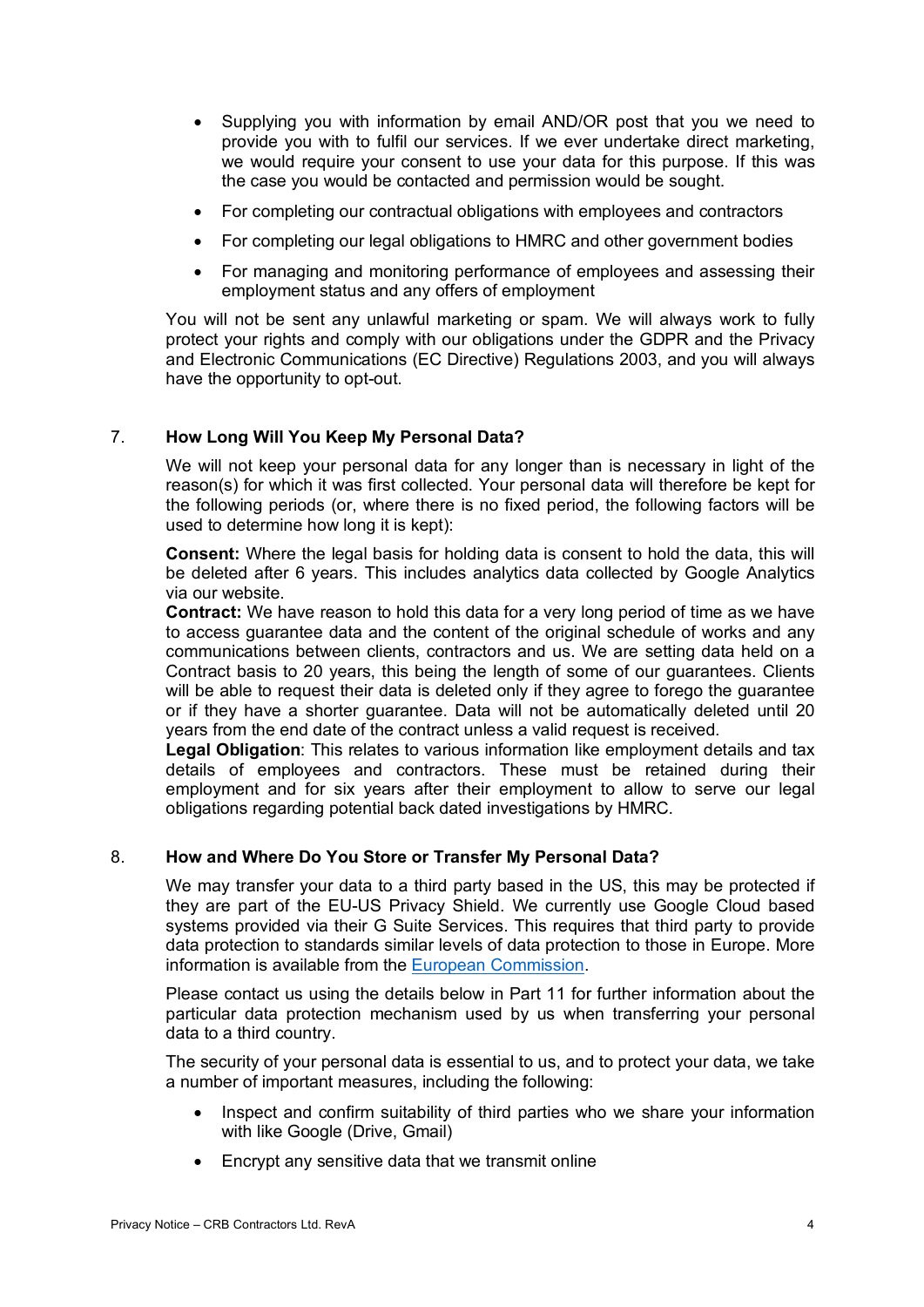- Ensure any third party who we share your data with meets the same standards as set out in this policy by inspecting their polices and procedures, reviewing them annually and making occasional random checks to see they are meeting our standards
- Hold annual reviews of the policy and systems for handling your data to ensure compliance and good management practices
- To any online services which we store your data in; keep our login details secure and change passwords regularly

# 9. **Do You Share My Personal Data?**

We will share your personal data with other companies in, employees and contractors for various reasons but always for an essential business function such as; so contractors can make appointments with you to view the work, so our staff can locate and contact you, so that our third party payroll and financial administration team can manage your accounts, payments and in the case of sub-contractors and employees, specifically tax requirements. This includes Just Simply Organised, Hodore Farm House, Parrock Ln, Upper Hartfield, Hartfield TN7 4AR for payments, financial information, accounts and salaries, payroll tax computations and allied tasks.

If any of your personal data is required by a third party, as described above, we] will take steps to ensure that your personal data is handled safely, securely, and in accordance with your rights, our obligations, and the third party's obligations under the law, as described above in Part 8.

If any personal data is transferred outside of the EEA, we will take suitable steps in order to ensure that your personal data is treated just as safely and securely as it would be within the UK and under the GDPR, as explained above in Part 8.

In some limited circumstances, we may be legally required to share certain personal data, which might include yours, if we are involved in legal proceedings or complying with legal obligations, a court order, or the instructions of a government authority.

### 10. **How Can I Access My Personal Data?**

If you want to know what personal data **we** have about you, you can ask **us** for details of that personal data and for a copy of it (where any such personal data is held). This is known as a "subject access request".

All subject access requests should be made in writing and sent to the email or postal addresses shown in Part 11. There is not normally any charge for a subject access request. If your request is 'manifestly unfounded or excessive' (for example, if you make repetitive requests) a fee may be charged to cover our administrative costs in responding.

We will respond to your subject access request within one month of receiving it. Normally, we aim to provide a complete response, including a copy of your personal data within that time. In some cases, however, particularly if your request is more complex, more time may be required up to a maximum of three months from the date we receive your request. You will be kept fully informed of our progress.

### 11. **How Do I Contact You?**

To contact us about anything to do with your personal data and data protection,